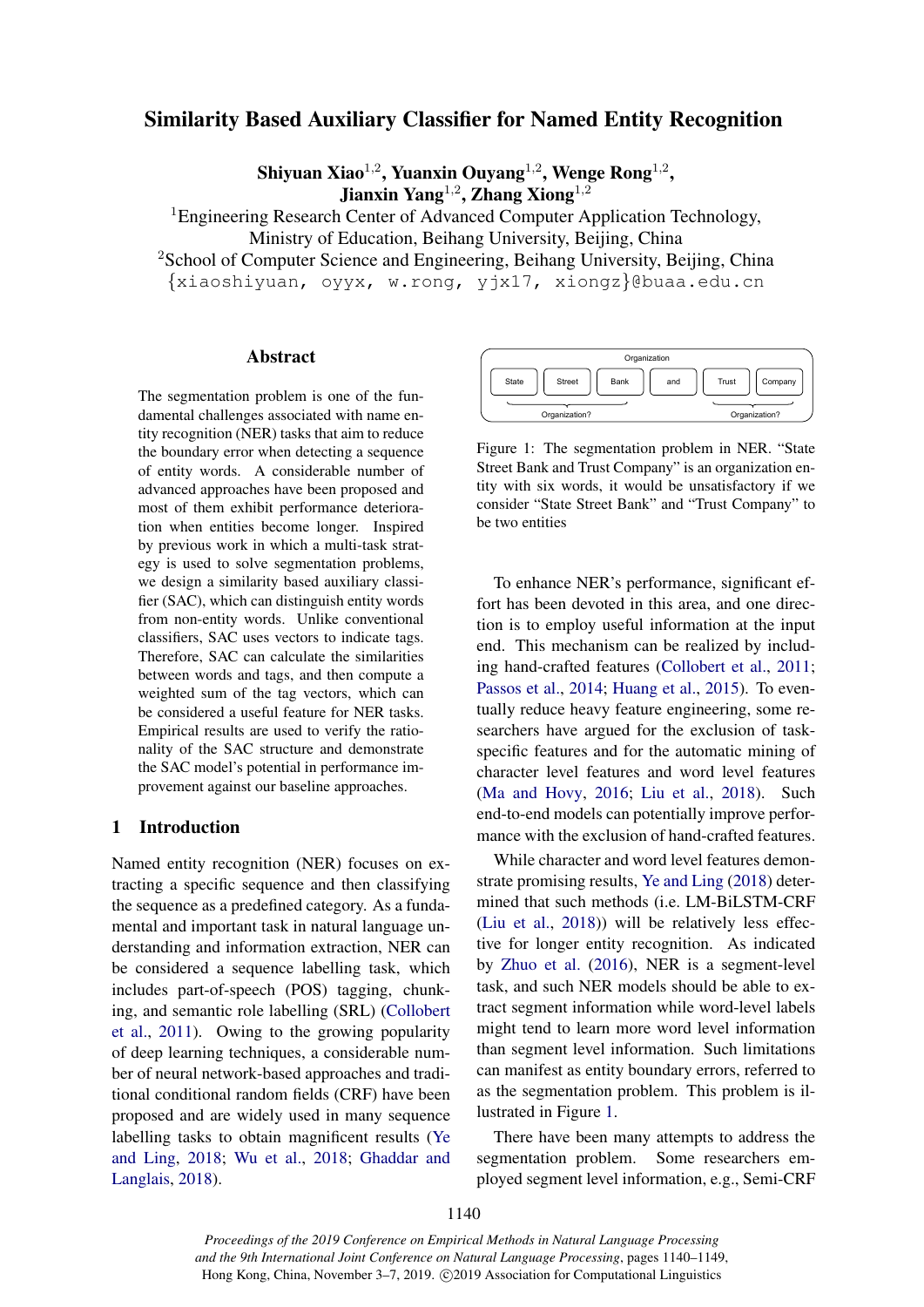(SCRF) [\(Zhuo et al.,](#page-9-4) [2016\)](#page-9-4), to address this challenge. Though SCRF exhibits promising results in the case of longer entity recognition, it requires additional feature extractors and exhibits some limitations in the case of shorter entity recognition. [Ye](#page-9-0) [and Ling](#page-9-0) [\(2018\)](#page-9-0) proposed using CRF jointly with SCRF to address this problem. On the other hand, researchers have also adopted a multi-task strategy to predict boundaries. For example, [Stratos](#page-9-5) [\(2016\)](#page-9-5) divides NER into a two-step task in which the boundary is first predicted and then the entity type of the boundary is determined. Though this method is easy to implement, it relies heavily on the accuracy of the first step. Another alternative thought is to employ auxiliary tasks to address this problem. For example, [Aguilar et al.](#page-8-4) [\(2017\)](#page-8-4) created two auxiliary tasks to help determine entity boundaries and types. However, the authors considered the auxiliary tasks to be supervisors, which means that the outputs of the auxiliary tasks are not fully utilized.

In this study, inspired by the research indicated previously, we design an auxiliary classification task that aims to distinguish entity words from non-entity words before executing the main NER task. Unlike prior studies, the outputs of the auxiliary task do not directly determine the entity boundaries but rather serve as features for assisting the main task. Therefore, the auxiliary task is more like an "advisor" rather than supervisor to the entire model. Our auxiliary classifier is different from conventional classifiers, which compute the probability of an entity word using the  $softmax$  function. Instead, we initialize two trainable vectors for the classifier to identify "True" and "False" tags, and then we determine the similarity scores between each word and the two tag vectors to indicate the probability whether the word is an entity word. The hypothesis is that tag vectors can serve as helpful features that are shared by a majority of entity words and nonentity words in NER tasks. Finally, we obtain the weighted sum of the tag vectors by using the similarity scores. In this study, this process is referred to as a similarity based auxiliary classifier  $(SAC)$ <sup>[1](#page-1-0)</sup>. The empirical results verify the rationality of SAC's structure and demonstrate that the SAC model can reduce segmentation problems and exhibit good performance in recognizing enti-

<span id="page-1-0"></span><sup>1</sup>code available at [https://github.com/XiaoShiyuan/NCRF-](https://github.com/XiaoShiyuan/NCRF-SAC)[SAC](https://github.com/XiaoShiyuan/NCRF-SAC)

ties of different lengths.

The contributions of this paper are as follows: 1) We introduce a similarity based auxiliary classifier (SAC), which allows the model to determine whether a word is an entity word before predicting its entity label to overcome the segmentation problem. 2) By analyzing the experimental results, we verify the rationality of SAC's structure and demonstrate the advantages of using the weighted sum of tag vectors compared to a list of scores denoting classification results. 3) Without using any hand-crafted features, NeuralCRF+SAC outperforms existing state-of-the-art end-to-end models on CoNLL 2003 and Ontonotes 5.0. When using external resource like ELMo, NeuralCRF+SAC still exhibits comparable results.

# 2 Related work

NER is a fundamental task, and traditional methods usually adopt statistical machine learning models e.g., Hidden Markov Models (HMM), Maximum-entropy Markov Models (MEMM), and Conditional Random Fields (CRF) [\(Bikei](#page-8-5) [et al.,](#page-8-5) [1998;](#page-8-5) [McCallum et al.,](#page-9-6) [2000;](#page-9-6) [Lafferty et al.,](#page-8-6) [2001\)](#page-8-6). To improve overall performance, many hand-crafted features such as POS chunking tags and gazetteers are required and integrated into the task [\(Chieu and Ng,](#page-8-7) [2002;](#page-8-7) [Florian et al.,](#page-8-8) [2003;](#page-8-8) [Ando and Zhang,](#page-8-9) [2005\)](#page-8-9).

With the growing popularity of deep learning techniques, neural networks have been widely adopted for NER tasks. [Collobert et al.](#page-8-0) [\(2011\)](#page-8-0) initiated the trend of using neural networks for sequence labelling tasks. [Huang et al.](#page-8-2) [\(2015\)](#page-8-2) combined BiLSTM with CRF for NER tasks. Because of the powerful feature mining ability of neural networks, some end-to-end models employ neural structures to extract character features and obtain state-of-the-art results without using hand-crafted features [\(Lample et al.,](#page-8-10) [2016;](#page-8-10) [Ma and Hovy,](#page-9-3) [2016;](#page-9-3) [Liu et al.,](#page-8-3) [2018\)](#page-8-3). Hand-crafted features such as POS tags, word capitalization, and lexicons are commonly used [\(Chiu and Nichols,](#page-8-11) [2016;](#page-8-11) [Ghad](#page-8-1)[dar and Langlais,](#page-8-1) [2018;](#page-8-1) [Wu et al.,](#page-9-1) [2018\)](#page-9-1). It was recently proved that using contextualized representations from pretrained language models can significantly improve performance [\(Peters et al.,](#page-9-7) [2017,](#page-9-7) [2018;](#page-9-8) [Devlin et al.,](#page-8-12) [2018\)](#page-8-12).

To address the segmentation problem, several methods have been proposed, among which Semi-CRF(SCRF) is a successful solution for segment-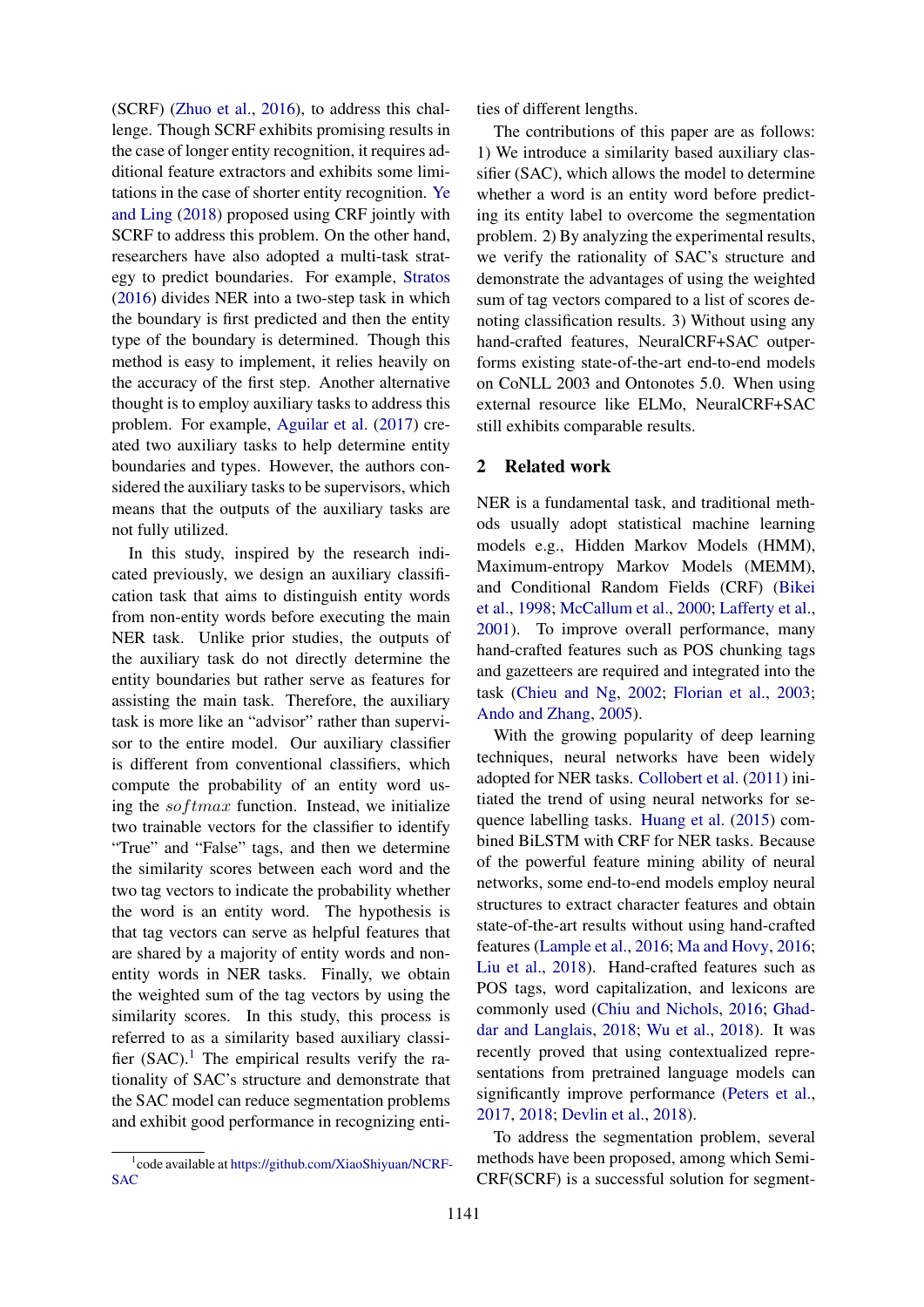<span id="page-2-0"></span>

Figure 2: Overall architecture of NeuralCRF+SAC

level modeling [\(Zhuo et al.,](#page-9-4) [2016\)](#page-9-4). [Ye and Ling](#page-9-0) [\(2018\)](#page-9-0) proposed an improved version of SCRF, namely HSCRF. Using a multi-task strategy to combine HSCRF and CRF, the HSCRF model exhibits state-of-the-art results without using external resources. In particular, HSCRF resolves the segmentation problem by matching entity lengths. In addition, there are other approaches that consider multi-task learning to predict entity boundaries. [Stratos](#page-9-5) [\(2016\)](#page-9-5) divides NER into two tasks. First, CRF is used to predict the location and boundary of entities and to classify the entities. [Aguilar et al.](#page-8-4) [\(2017\)](#page-8-4) used the outputs of their feature extractor to perform segmentation, categorization, and then sequential classification.

Our method exploits the features of multi-task learning and proposes a similarity based auxiliary classifier (SAC). Compared to existing studies that usually consider auxiliary tasks to be supervisors, we also use the output of SAC to support the NER task. Meanwhile, we employ vectors to denote "True" and "False" tags, which contain more useful information compared to simply using "1" and "0" to denote tags.

#### 3 Methodology

#### 3.1 Overall Architecture

We implement the framework based on BiLSTM-CNN-CRF(NeuralCRF) [\(Ma and Hovy,](#page-9-3) [2016\)](#page-9-3), a robust and widely used neural network in English NER tasks, and we build our SAC parallel to BiLSTM. The overall architecture of Neural-CRF+SAC is presented in Figure [2.](#page-2-0)

Embedding layer. Denoting input sequences as  $X = \{x_1, x_2, ..., x_T\}$ , we first obtain the wordlevel vector  $W = \{w_1, w_2, ..., w_T\}$ . Next, a Char-CNN is employed to obtain character-level features  $C = \{c_{w_1}, c_{w_2}, ..., c_{w_T}\}$  [\(Santos and](#page-9-9) [Zadrozny,](#page-9-9) [2014;](#page-9-9) [Chiu and Nichols,](#page-8-11) [2016;](#page-8-11) [Ma and](#page-9-3) [Hovy,](#page-9-3) [2016\)](#page-9-3). Finally, we obtain  $[w_i; c_{w_i}]$  to denote  $x_i$ , where [;] indicates concatenation.

Feature layer. In this layer, we employ BiLSTM to extract contextual features and SAC to generate weighted vectors. The calculations can be expressed as follows:

$$
\overrightarrow{h_i} = LSTM(\overrightarrow{h_{i-1}}, [w_i; c_{w_i}])
$$
 (1)

$$
\overleftarrow{h_i} = LSTM(\overleftarrow{h_{i-1}}, [w_i; c_{w_i}])
$$
 (2)

$$
h_{a_i} = SAC([w_i; c_{w_i}])
$$
\n(3)

Here, we use SAC to denote all operations of the classifier and we will introduce it in detail in Section [3.2.](#page-2-1) The three outputs are then concatenated and operated as  $z_i = Linear([\overline{h_i}; h_i; h_{a_i}])$ , where Linear denotes a linear calculation.

CRF layer. Because of the ability to utilize information from neighboring labels, CRF is widely employed in sequence tagging tasks. Denoting label sequences as  $Y = \{y_1, y_2, ..., y_T\}$ , the collection of all possible labels as  $Y$ , and semantic feature sequence as  $Z = \{z_1, z_2, ..., z_T\}$ , CRF can be described as a family of conditional probabilities  $p(y|Z)$ :

$$
p(y|Z) = \frac{\prod_{i=1}^{T} \phi_i(y_{i-1}, y_i, z_i)}{\sum_{y' \in \mathcal{Y}} \prod_{i=1}^{T} \phi_i(y'_{i-1}, y'_i, z_i)}
$$
(4)

where  $\phi_i(y_{i-1}, y_i, z_i) = exp(W_{y_{i-1}, y_i}z_i + b_{y_{i-1}, y_i})$ is the potential function and  $Z = \{z_1, z_2, ..., z_T\}$ are the outputs of the feature layer.

For the training process, we minimize the negative log likelihood:

$$
\mathcal{L}_{CRF} = -\sum_{i} log(p(y_i|Z))
$$
 (5)

while the Viterbi algorithm [\(Forney,](#page-8-13) [1973\)](#page-8-13) is used to decode the best label sequence.

### <span id="page-2-1"></span>3.2 Similarity based Auxiliary Classifier

We believe that SAC can concentrate on one word and on the nearest neighbors of the word rather than on long-term dependency because we believe that information from the word itself and its nearest neighbors contribute the most in determining whether the word is an entity word. Compared to RNN, CNN exhibits a distinct advantage that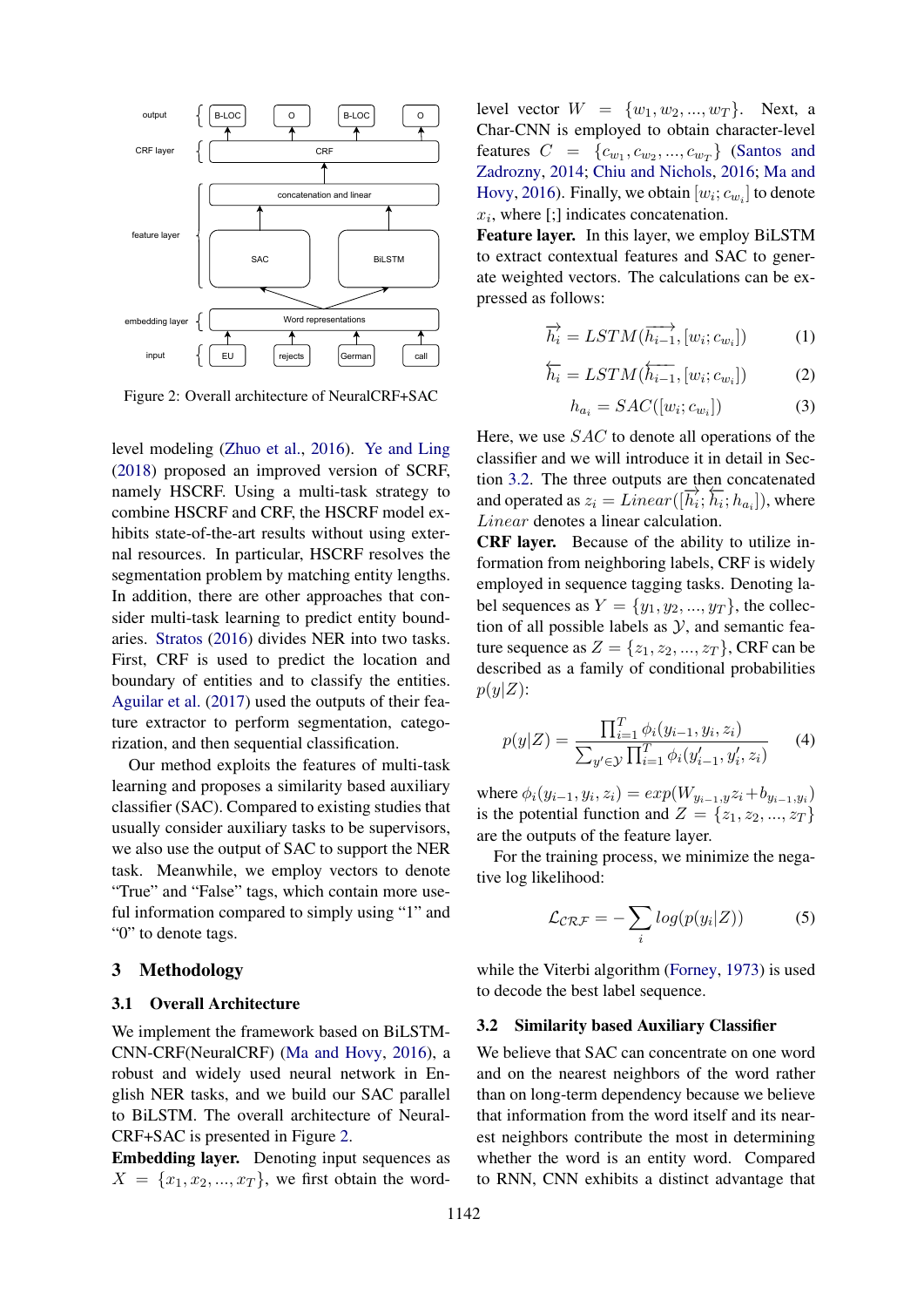<span id="page-3-0"></span>

Figure 3: The architecture of SAC. Notice that the convolutional block (lower left) includes 4 1-dimentional convolutional neural networks, which share the same filter settings. Kernel size is marked out.

it can accurately control the length of the context, which satisfies our requirement. Therefore, SAC is based on CNN. The structure of this module is presented in Figure [3.](#page-3-0) To prevent the loss of positional information while using CNN, we implement a position encoder [\(Vaswani et al.,](#page-9-10) [2017\)](#page-9-10) to generate position vectors  $p_i \in \mathbb{R}^d$ , where d is configurable and  $p_i$  is concatenated with  $[w_i; c_{w_i}]$  to form new embeddings  $[w_i; c_{w_i}; p_i]$ . The new embeddings are then sent to the convolutional block to extract uni-gram, bi-gram and tri-gram information. We denote the output of this convolutional block as  $H_c = \{h_{c_1}, h_{c_2}, ..., h_{c_T}\},\$  where  $h_{c_i} \in \mathbb{R}^n$ .

Intuitively, we adopt a multiplicative attention mechanism [\(Luong et al.,](#page-9-11) [2015\)](#page-9-11) for computing similarity. For the purpose of classifying entity words and non-entity words, we use  $t_i$ ,  $(i \in$  $\{0, 1\}$  to denote non-entity words and entity words, respectively. Then, we randomly initialize two tag vectors  $v_i \in \mathbb{R}^{d_h}$ ,  $(i \in \{0, 1\})$  as semantic representations of  $t_i$ ,  $(i \in \{0, 1\})$ . We express the computation as follows:

$$
e_{ij} = v_i^T W_n h_{c_j} \tag{6}
$$

$$
a_{ij} = \frac{exp(e_{ij})}{\sum_{k=0}^{1} exp(e_{kj})}
$$
(7)

<span id="page-3-1"></span>
$$
s_j = \sum_{i=0}^{1} a_{ij} v_i \tag{8}
$$

<span id="page-3-2"></span>
$$
h_{a_j} = \tanh(W_a[h_{c_j}; s_j] + b_a) \tag{9}
$$

where  $W_n \in \mathbb{R}^{d_h \times n}$ ,  $W_a \in \mathbb{R}^{n \times (n+d_h)}$  and  $b_a \in$  $\mathbb{R}^n$ . Innovatively, we use  $a_{ij}$ , the similarity score between  $i^{th}$  tag and  $h_{c_j}$  as the classification result.

<span id="page-3-3"></span>

| <b>Dataset</b>    |      | train   | dev    | test   |
|-------------------|------|---------|--------|--------|
| <b>CoNLL 2003</b> | #tok | 204567  | 51578  | 46666  |
|                   | #ent | 23499   | 5942   | 5648   |
| Ontonotes 5.0     | #tok | 1088503 | 147724 | 152728 |
|                   | #ent | 81828   | 11066  | 11257  |
| <b>WNUT 2017</b>  | #tok | 62729   | 15733  | 23394  |
|                   | #ent | 3160    | 1250   | 1589   |

Table 1: Statistics of these three datasets, #tok denotes tokens and #ent denotes entities.

For instance, if the  $j<sup>th</sup>$  word is an entity word, its feature representation  $h_{c_i}$  must have a higher similarity score with  $v_1$ . Therefore, SAC operates in a manner that is similar to a "supervised cluster," separating entity words from non-entity words, and denoting two "clustering centers" with two tag vectors. According to Equation [8](#page-3-1) and [9,](#page-3-2) classification information related to the  $j^{th}$  word can be expressed as a weighted sum  $s_i$  and is then concatenated with  $h_{c_j}$ . Finally, we obtain the output  $H_a = \{h_{a_1}, h_{a_2}, ..., h_{a_T}\}.$ 

To train this auxiliary classifier, we define attention loss as follows:

$$
\mathcal{L}_{\mathcal{A}} = -\frac{1}{T} \sum_{j=1}^{T} \sum_{i=0}^{1} t_i log(a_{ij})
$$
 (10)

By combining  $\mathcal{L}_{CRF}$  and  $\mathcal{L}_A$ , we obtain the loss function:

$$
\mathcal{L} = \mathcal{L}_{CRF} + \lambda \mathcal{L}_{\mathcal{A}} \tag{11}
$$

We obtain the best and most stable  $\lambda = 0.05$  when using the IOBES tag scheme.

#### 4 Experiments

### 4.1 Experiments Setup

2017 shared tasks [\(Derczynski et al.,](#page-8-15) [2017\)](#page-8-15). Dataset. We performed experiments on CoNLL 2003 [\(Tjong Kim Sang and De Meulder,](#page-9-12) [2003\)](#page-9-12), Ontonotes 5.0 [\(Hovy et al.,](#page-8-14) [2006\)](#page-8-14) and WNUT CoNLL 2003 is a widely used dataset comprising data extracted from Reuters news articles. Ontonotes 5.0 is a large-scale dataset comprising data collected from news, weblogs, etc. WNUT 2017 is a small dataset consisting primarily of emerging entities. All datasets have been separated into training/dev/test sets and they include 4/18/6 entity types, respectively. Table [1](#page-3-3) presents some statistics of the 3 datasets.

Configuration. All models were implemented with TensorFlow<sup>[2](#page-3-4)</sup>. We used GloVe [\(Pennington](#page-9-13)

<span id="page-3-4"></span><sup>2</sup>[www.tensorflow.org](#page-9-13)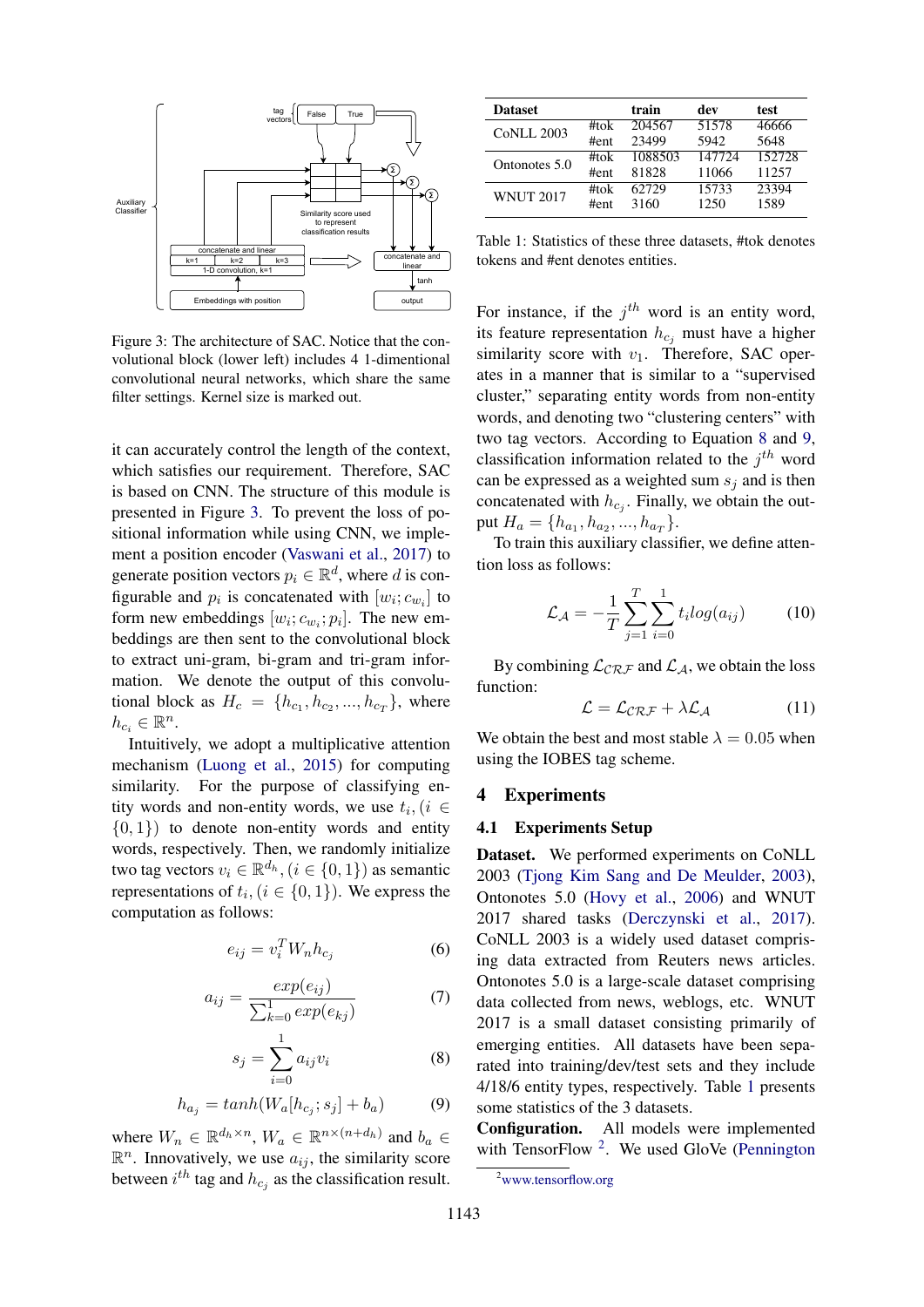<span id="page-4-1"></span>

| Module                      | <b>Parameter</b>  | Value |
|-----------------------------|-------------------|-------|
| Word embedding              | dims              | 300   |
|                             | $char\, dims$     | 100   |
| Char-CNN                    | kernel size       | 3     |
|                             | filters           | 50    |
| <b>BiLSTM</b>               | dims              | 300   |
|                             | pos dims          | 40    |
| <b>Auxiliary Classifier</b> | tag-vector dims   | 25    |
|                             | CNN-block filters | 300   |
|                             | learning rate     | 0.001 |
| Others                      | batch size        | 20    |
|                             | epoch             | 50    |
|                             | drop rate         | 0.5   |

Table 2: Hyper-parameters

<span id="page-4-2"></span>

| structure     | Accuracy | F1(max) |
|---------------|----------|---------|
| <b>BiLSTM</b> | 96.97    | 91.20   |
| $\sqrt{N}$    | 97.87    | 91.65   |

Table 3: Comparing different structure of SAC. Accuracy indicates that of an auxiliary classification task and F1 for an NER task

[et al.,](#page-9-13) [2014\)](#page-9-13) ([3](#page-4-0)00-dim, trained on 840B corpus<sup>3</sup>) pretrained word embeddings, and the same hyperparameters on BiLSTM-CNN-CRF(NeuralCRF) and NeuralCRF+SAC. To determine performance using external resources, we included ELMo representations. All hyper-parameters, most of which are empirical parameters, are listed in Table [2](#page-4-1) and an early stopping strategy was adopted. The main experiments were tested for 5 times to obtain the mean and standard deviation of F1 score.

Evaluation. After training, the latest 50 checkpoints were preserved and we obtained the checkpoint with the highest word-level F1-score to make predictions on the test set. Following this, we used the official CoNLL evaluation script on the CoNLL 2003 dataset and ontonotes 5.0 and the WNUT evaluation script on the WNUT 2017 dataset.

## 4.2 Development experiments

To verify the rationality of the structure of SAC and the role of the tag vectors, we designed two development experiments on the CoNLL 2003 dataset. One experiment compared the CNN structure in SAC with the BiLSTM structure. The other one compared SAC with a modified TextCNN.

Comparing with an RNN structure We believe that if a word is an entity word, its nearest neighbors are very likely to be entity words as well. Although there are many one-word enti-

<span id="page-4-3"></span>

<span id="page-4-4"></span>Figure 4: Comparing the ability of SAC with different structures to identify different length entities.



Figure 5: The structure of our TextCNN.

ties, these entities always share an obvious feature such as capital letters, which can be easily captured by a char-CNN. On the contrary, if a word is a non-entity word, under most circumstances, there would be at most one entity word among the adjacent words. However, when considering longterm dependency, a word can be affected by several former or latter words, which could weaken the influence of adjacent words and introduce unnecessary noise. Therefore, we chose CNN instead of RNN in SAC and we set the max kernel size to 3.

To verify if a CNN structure is more suitable in SAC, we replace the convolutional block with BiLSTM. In Table [3,](#page-4-2) we can observe that the maximum F1 value of the entire model is 91.65 when employing a CNN structure compared to 91.20 when using BiLSTM. To determine the reason for a large performance drop, we compare the performances of the two structures in the face of different entity lengths. From Figure [4,](#page-4-3) we can observe that if SAC uses a BiLSTM structure, the overall performance will still deteriorate as entities become long, indicating that SAC appears to be redundant for the entire model. Maybe it is because BiLSTM also exists in NeuralCRF, and using BiL-STM in SAC may cause NeuralCRF and SAC to obtain duplicate features.

<span id="page-4-0"></span><sup>3</sup> <http://nlp.stanford.edu/data/glove.840B.300d.zip>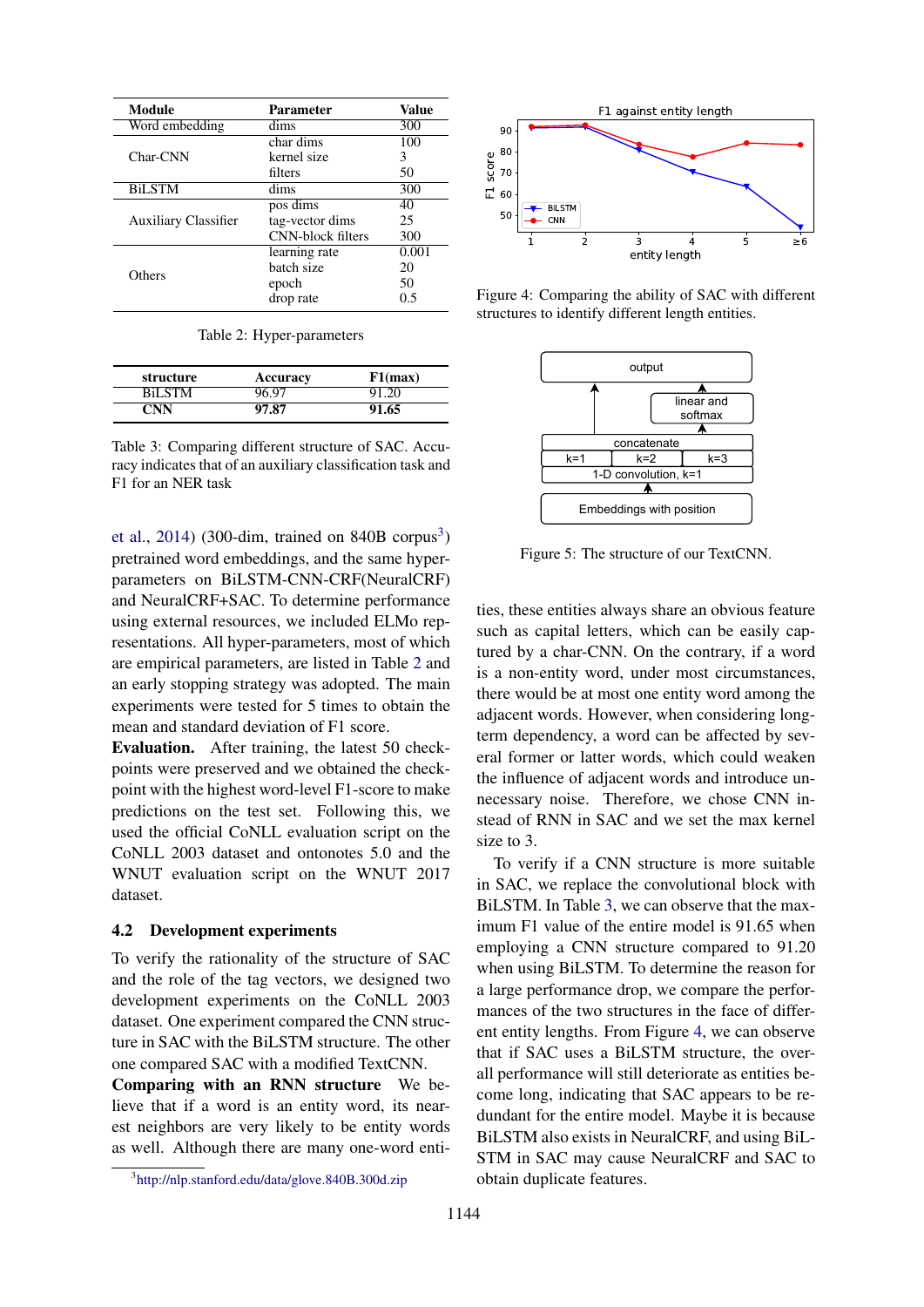<span id="page-5-0"></span>

| structure         | Accuracy | F1(max) |
|-------------------|----------|---------|
| NeuralCRF+TextCNN | 98.29    | 91.47   |
| NeuralCRF+SAC     | 97.87    | 91.65   |

Table 4: Compare SAC with TextCNN. Accuracy is for the auxiliary classification task and F1 for NER task.

<span id="page-5-1"></span>

| <b>Models</b>          | type     | $F1(\pm std)$      |
|------------------------|----------|--------------------|
| Zhuo et al. $(2016)$   | reported | 88.12              |
| Lample et al. $(2016)$ | reported | 90.94              |
| Ma and Hovy $(2016)$   | reported | 91.21              |
| Strubell et al. (2017) | reported | 90.54              |
| Liu et al. (2018)      | mean     | $91.24(\pm 0.12)$  |
|                        | max      | 91.35              |
| Ye and Ling $(2018)$   | mean     | $91.38(\pm 0.10)$  |
|                        | max      | 91.53              |
|                        | mean     | $91.22(\pm 0.09)$  |
| <b>NeuralCRF</b>       | max      | 91.30              |
| NeuralCRF+SAC          | mean     | $(91.48 \pm 0.07)$ |
|                        | max      | 91.65              |

Table 5: Results on CoNLL 2003 NER task without external resources.

Comparing with TextCNN In addition, we employed a conventional classifier like TextCNN [\(Kim,](#page-8-16) [2014\)](#page-8-16) to replace SAC. As is known, TextCNN predicts a set of scores for each sentence according to the number of categories. The position of the largest score indicates the category of the sentence. As is shown in Figure [5,](#page-4-4) to enable TextCNN to predict scores for each word, and to make a fair comparison with SAC, we remove the pooling layer of TextCNN and adopt the same convolutional structure as SAC. Meanwhile, both outputs of TextCNN and SAC include features mined by their convolutional layers. The difference lies in the other part of their outputs in which TextCNN includes a series of scores while SAC provides the weighted sum of the tag vectors.

Table [4](#page-5-0) demonstrates that NeuralCRF+SAC obtains a maximum F1 score of 91.65 while Neural-CRF+TextCNN receives a score of 91.47. However, we can observe that TextCNN exhibits higher accuracy on its own classification task. We must declare that the accuracy of SAC has different meanings in terms of the accuracy of TextCNN. For TextCNN, an accuracy score of 98.29 only means that TextCNN assigns 98.29% of the words with the right tags. However, for SAC, an accuracy score of 97.87% also means that 97.87% of

<span id="page-5-3"></span>

| <b>Models</b>               | resources                     | $F1(\pm std)$     |
|-----------------------------|-------------------------------|-------------------|
| Chiu and Nichols (2016)     | Lexicons                      | $91.62(\pm 0.33)$ |
| Peters et al. $(2017)$      | TagLM <sup>+</sup>            | $91.93(\pm 0.19)$ |
| Ghaddar and Langlais (2018) | gazetteer, LS                 | 91.73             |
| Wu et al. (2018)            | POS, etc.                     | $91.89(\pm 0.23)$ |
| Peters et al. (2018)        | ELM <sub>o</sub> <sup>+</sup> | $92.22(\pm 0.10)$ |
| Devlin et al. (2018)        | BERT(BASE) <sup>+</sup>       | 92.40             |
| Devlin et al. (2018)        | <b>BERT(LARGE)†</b>           | 92.80             |
| <b>NeuralCRF</b>            | ELM <sub>o</sub> <sup>+</sup> | $92.20(\pm 0.06)$ |
| NeuralCRF+SAC               | ELM <sub>o</sub> <sup>+</sup> | $92.57(\pm 0.07)$ |

Table 6: Results of using the CoNLL 2003 NER task with ELMo representations.  $\dagger$  denotes the language model trained on external resources.

<span id="page-5-4"></span>

| <b>Models</b>               | resources     | $F1(\pm std)$      |
|-----------------------------|---------------|--------------------|
| Shen et al. (2017)          | None          | $86.63(\pm 0.49)$  |
| Strubell et al. (2017)      | None          | $86.84(\pm0.19)$   |
| NeuralCRF                   | None          | $86.65(\pm 0.10)$  |
| NeuralCRF+SAC               | None          | 87.24 $(\pm 0.07)$ |
| Chiu and Nichols (2016)     | Lexicons      | $86.28(\pm 0.26)$  |
| Ghaddar and Langlais (2018) | gazetteer, LS | 87.95              |
| <b>NeuralCRF</b>            | ELM0          | $88.41(\pm0.06)$   |
| NeuralCRF+SAC               | EL Mo         | $89.05(\pm 0.18)$  |

Table 7: Results on Ontonotes 5.0 dataset.

the words share common traits in which a majority of entity words are similar to the "True" tag vector, while the majority of non-entity words are similar to "False" tag vector. Therefore, because of the higher F1 score obtained from NeuralCRF+SAC, the two tag vectors can be viewed as features that are helpful for the NER task. Just like our baseline approach, NeuralCRF, uses char-CNN to mine character-level features. SAC automatically mines features that are shared by entity words or nonentity words.

### 4.3 Results on CoNLL 2003 dataset

End-to-end. Table [5](#page-5-1) presents the experimental results<sup>[4](#page-5-2)</sup> on the CoNLL 2003 datasets without external resources. We can observe that our model exhibits a mean F1 score improvement of 0.26 compared to the base model and outperforms all existing end-to-end models.

With ELMo representations. In addition, be-

<span id="page-5-2"></span><sup>&</sup>lt;sup>4</sup>The first author of [\(Liu et al.,](#page-8-3) [2018\)](#page-8-3) indicates errors pertaining to the original reported results because of some bugs and suggests citing fixed results. [\(https://github.com/LiyuanLucasLiu/LM-LSTM-CRF\)](https://github.com/LiyuanLucasLiu/LM-LSTM-CRF)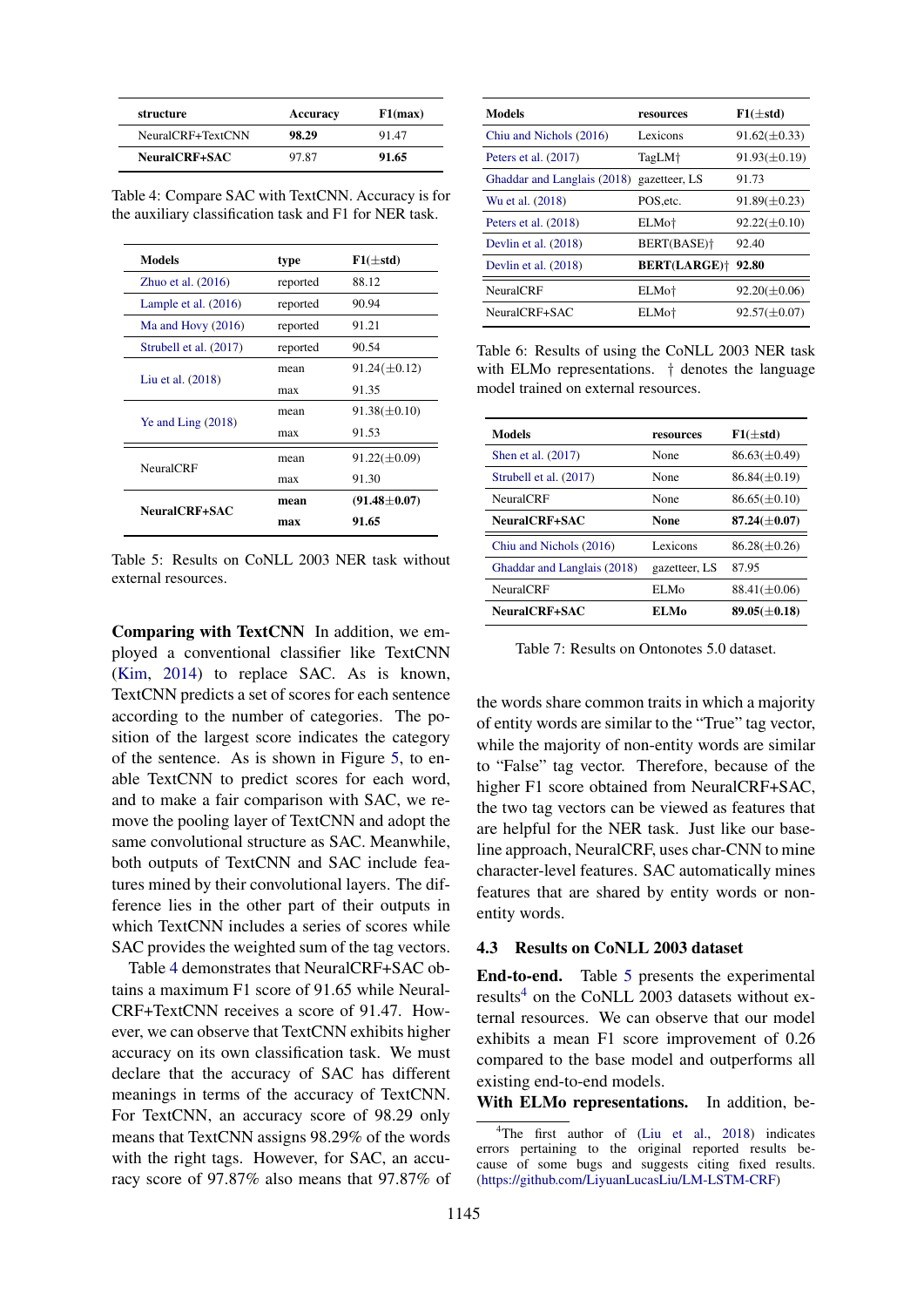<span id="page-6-1"></span>

| Models                    | F1(entity) | F1(surface) |
|---------------------------|------------|-------------|
| Lin et al. (2017)         | 40.42      | 37.62       |
| von Däniken et al. (2017) | 40.78      | 39.33       |
| Aguilar et al. (2017)     | 41.86      | 40.24       |
| NeuralCRF                 | 43.93      | 41.80       |
| NeuralCRF+SAC             | 44.77      | 43.29       |

Table 8: Results of the WNUT 2017 shared task

<span id="page-6-6"></span>

| Length         | $Ye$ and $Ling$ (2018) | NeuralCRF+SAC | Δ       |
|----------------|------------------------|---------------|---------|
| 1              | 91.73                  | 91.75         | $+0.02$ |
| 2              | 92.03                  | 92.70         | $+0.67$ |
| 3              | 83.78                  | 83.26         | $-0.52$ |
| $\overline{4}$ | 77.27                  | 78.57         | $+0.30$ |
| 5              | 79.66                  | 80.00         | $+0.34$ |
| > 6            | 76.55                  | 76.92         | $+0.37$ |
| overall        | 91.38                  | 91.48         | $+0.10$ |

Table 9: Comparing performance with [Ye and Ling](#page-9-0) [\(2018\)](#page-9-0).

cause of the popularity of contextualized representation, we introduce  $EMLo<sup>5</sup>$  $EMLo<sup>5</sup>$  $EMLo<sup>5</sup>$  in the embedding layer as a form of external resources and results, which are presented in Table [6.](#page-5-3) Observe that our model still exhibits a 0.37 F1 improvement over the base model, which verifies the effects of the SAC. Despite using BERT(LARGE), we still obtain state-of-the-art results, even though it requires a considerable number of resources to be expended. In contrast, our method is flexible and resources friendly.

# 4.4 Results on Ontonotes 5.0 dataset

We present the experimental results on Ontonotes 5.0 in Table [7.](#page-5-4) Without using external resources, our model exhibits a mean F1 score of 87.24, which still exceeds the previous end-to-end model. When employing ELMo as external resources, we obtain a mean F1 score of 89.05. Comparing to NeuralCRF, SAC brings 0.59 and 0.64 F1 improvements respectively.

# 4.5 Results on WNUT 2017 shared task

Experimental results on the WNUT17 dataset are presented in Table [8.](#page-6-1) Owing to the facts that this task focuses on unusual and previously-unseen entities, all existing models incorporate some handcrafted features. We include ELMo representations in this experiment. SAC exhibits a 0.84 improvement in F1(entity) and 1.49 improvement in

<span id="page-6-3"></span><span id="page-6-2"></span>

(a) F1 against entity length(CoNLL 2003)



(b) F1 against entity length(Ontonotes 5.0)

<span id="page-6-4"></span>

<span id="page-6-5"></span>(c) F1 against entity length(WNUT 2017, with ELMo)

Figure 6: F1 against length test on all three datasets.

### F1(surface).

#### 4.6 Analysis

Performance against entity length. We believe that before using CRF to predict the final label of a word, using a classifier to determine whether the word is an entity word helps in addressing problems related to segmentation, particularly when entities become long. Following [Ye](#page-9-0) [and Ling](#page-9-0) [\(2018\)](#page-9-0)'s study, we compared the performance of NeuralCRF and NeuralCRF+SAC in identifying entities of different lengths on three datasets. The experimental results of the CoNLL 2003, Ontonotes 5.0, and WNUT 2017 datasets are presented in Figure [6.](#page-6-2) To eliminate the impact of external resources, we use the end-to-end approach as far as possible. But because the WNUT 2017 datasets are relatively small and most of them are emerging entities, which makes both

<span id="page-6-0"></span><sup>5</sup> <https://allennlp.org/elmo>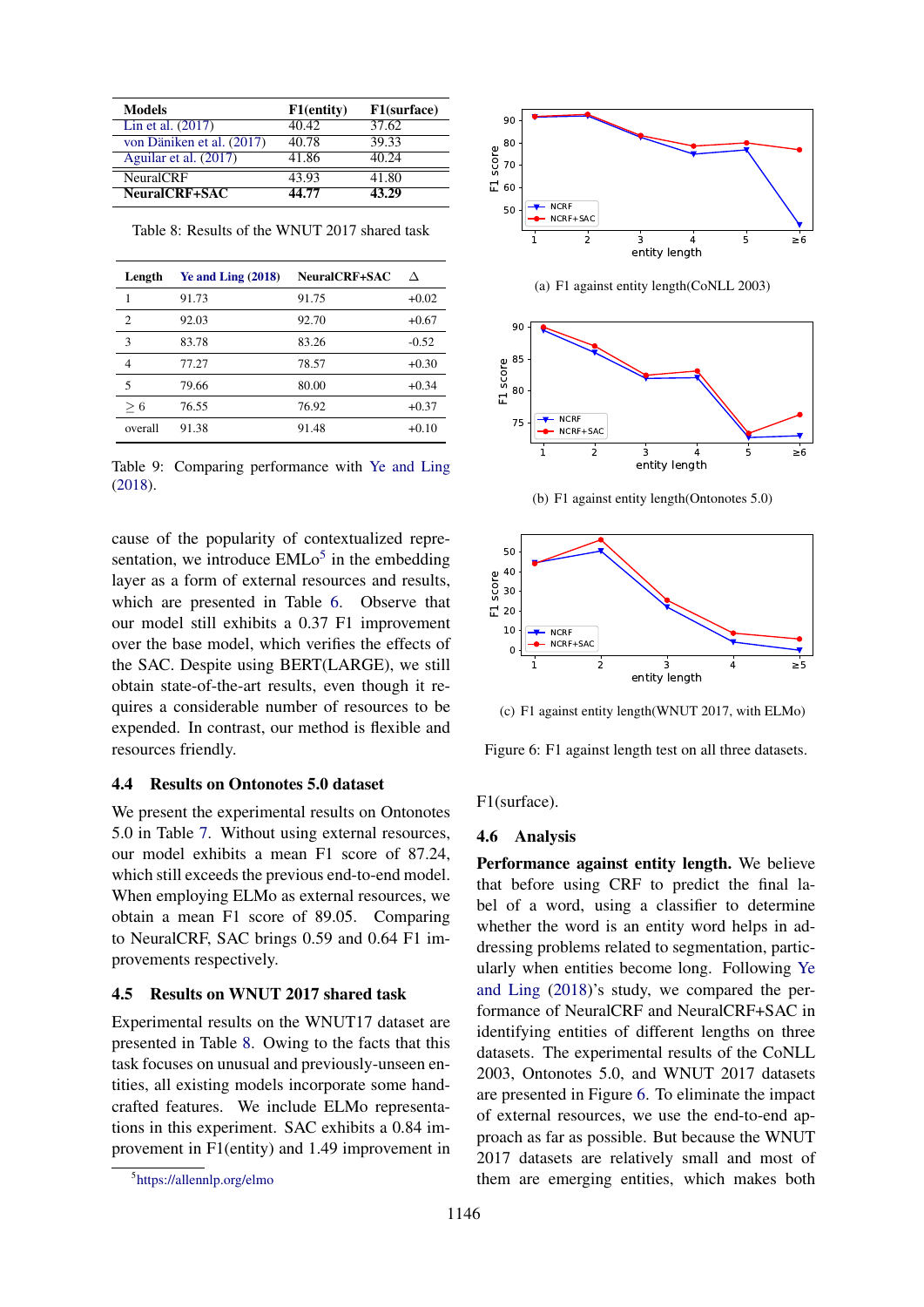<span id="page-7-0"></span>

| <b>Ground truth</b>               | <b>Models</b>    | <b>Results</b>                                               |
|-----------------------------------|------------------|--------------------------------------------------------------|
| the Financial Times of Londom     | <b>NeuralCRF</b> | correspondent for the Financial Times (ORG) of London (GPE)  |
|                                   | NeuralCRF+SAC    | correspondent for the Financial Times of Londom(ORG)         |
| What Else is Making News          | <b>NeuralCRF</b> | Watch What Else (creative-work) is Making News               |
|                                   |                  | NeuralCRF+SAC Watch What Else is Making News (creative-work) |
|                                   | NeuralCRF        | Monopolies (ORG) and Mergers Commission (ORG) unless         |
| Monopolies and Mergers Commission |                  | the carriers complied                                        |
|                                   | NeuralCRF+SAC    | Monopolies and Mergers Commission (ORG) unless the           |
|                                   |                  | carriers complied                                            |

Table 10: Three examples, identified entities are highlighted

<span id="page-7-1"></span>

Figure 7: Similarity scores of three examples

models incapable of recognizing entities consisting of 4 or more words, we employed ELMo in WNUT 2017.

Observe that Figure  $6(a)$  indicates a big improvement when entity lengths are equal to or greater than 4 and Figures  $6(b)$  and  $6(c)$  illustrate even improvements against different lengths.

In addition, we compared NeuralCRF+SAC with [Ye and Ling](#page-9-0) [\(2018\)](#page-9-0)' work in Table [9.](#page-6-6) The two models perform comparably when the entity length is less than 4, but NeuralCRF+SAC exhibits even improvements when the entity length is equal to or larger than 4, which demonstrates that SAC can improve the overall performance in long entity recognition.

Case study. We examined the manner in which SAC handles long entities. Table [10](#page-7-0) presents three cases from 3 datasets, respectively. We observe that these 3 cases are quite similar and NeuralCRF makes almost the same mistake on each of them. Generally speaking, character level features are quite powerful for the NER task that words written in uppercase letters are easily recognized as entity words. In addition, if all the letters of a word are lowercase letters, they are more likely to be classified as non-entity words. Therefore, we can observe that cases in which meeting words like "of", "is" and "and" are too normal to be considered entity words, it is very easy for NeuralCRF to predict an "O" label for these words. In fact, many long entities exhibit a pattern in which almost all words are written in uppercase letters except one. Therefore, it is common that the segmentation problem grows in severity as entities become longer. However, these three examples indicate that SAC can address this problem to some extent. We obtain the similarity scores of these examples and present them in Figure [7.](#page-7-1) It is obvious that SAC assigns a high similarity score to "of", "is" and "and" even though they hardly include any features of entity words.

A possible reason is that the CNN structure of SAC plays a role. As discussed in Section [4.2,](#page-4-2) CNN can control the length of the context. When the kernel sizes are set to 1, 2 and 3, CNN layers can extract uni-gram, bi-gram and tri-gram features that enable SAC to learn a considerable number of samples that exhibit the same structure as "Time of London." Therefore, SAC reduces truncation errors for long entities caused by lowercase words.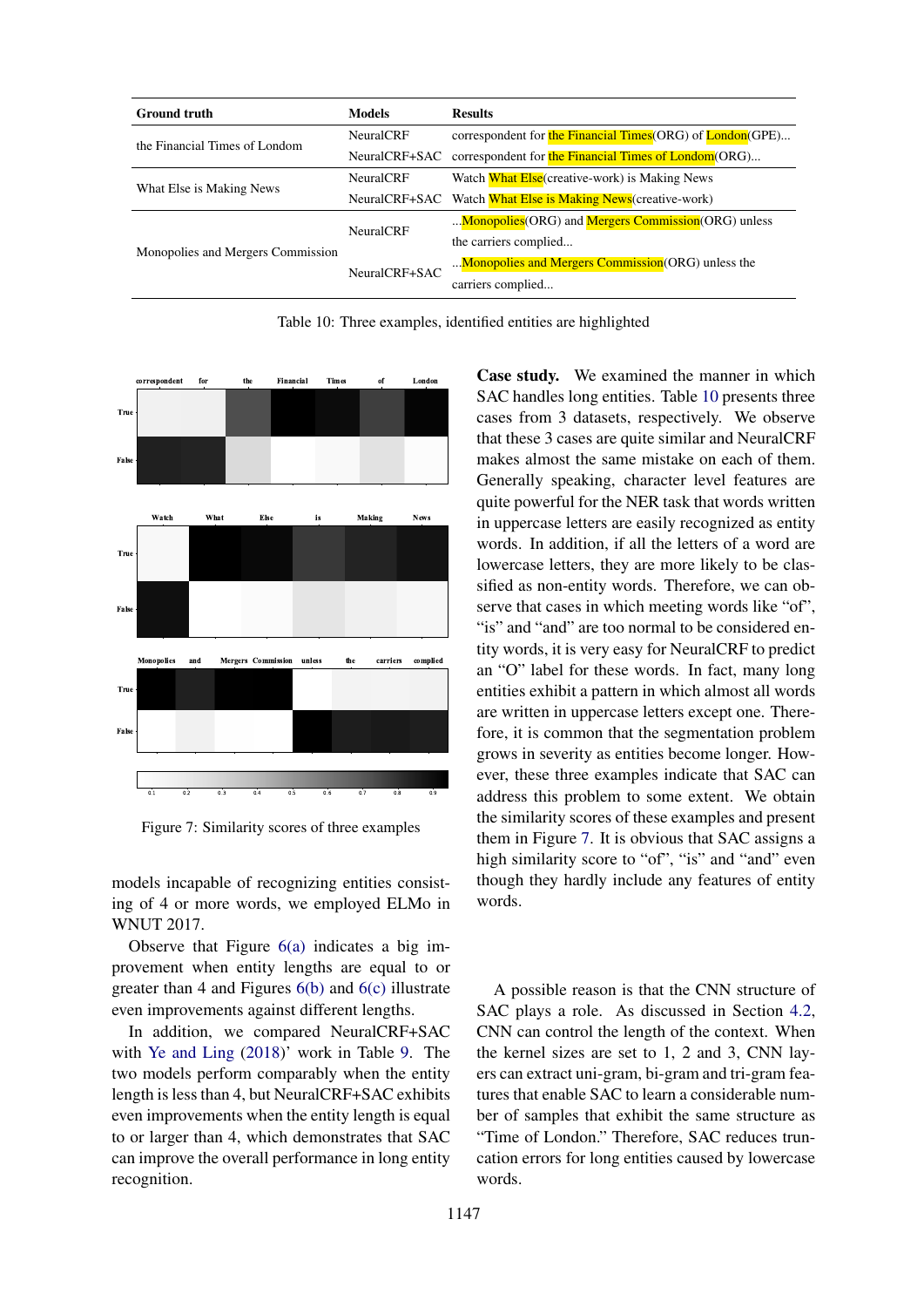### 5 Conclusion

In this work, we extended the BiLSTM-CNN-CRF architecture with SAC to address the segmentation problem. By computing the similarity scores between words and two tag vectors, respectively, SAC provides the weighted sum of tag vectors together with features it mined to support the main NER task. Because of the higher accuracy of SAC, the two tag vectors can be considered features that are shared between entity words and non-entity words. By reducing the boundary errors, SAC addresses the segmentation problem and improves overall performance, particularly when entities become long. Experimental results demonstrate that NeuralCRF+SAC surpasses previous state-of-theart end-to-end models on the CoNLL 2003 and Ontonotes 5.0 datasets without using external resources. Moreover, when including ELMo, SAC still improves overall performance and is comparable to current state-of-the-art models.

## Acknowledgments

This work was partially supported by the National Natural Science Foundation of China (No. 61977002)

#### References

- <span id="page-8-4"></span>Gustavo Aguilar, Suraj Maharjan, A Pastor López-Monroy, and Thamar Solorio. 2017. A multi-task approach for named entity recognition in social media data. *W-NUT 2017*, page 148.
- <span id="page-8-9"></span>Rie Kubota Ando and Tong Zhang. 2005. A framework for learning predictive structures from multiple tasks and unlabeled data. *Journal of Machine Learning Research*, 6(Nov):1817–1853.
- <span id="page-8-5"></span>Daniel M. Bikei, Scott Miller, Richard Schwartz, and Ralph Weischedel. 1998. performance learning name-finder. *Anlp*, pages 194–201.
- <span id="page-8-7"></span>Hai Leong Chieu and Hwee Tou Ng. 2002. Named entity recognition: a maximum entropy approach using global information. In *Proceedings of the 19th international conference on Computational linguistics-Volume 1*, pages 1–7. Association for Computational Linguistics.
- <span id="page-8-11"></span>Jason PC Chiu and Eric Nichols. 2016. Named entity recognition with bidirectional lstm-cnns. *Transactions of the Association for Computational Linguistics*, 4:357–370.
- <span id="page-8-0"></span>Ronan Collobert, Jason Weston, Léon Bottou, Michael Karlen, Koray Kavukcuoglu, and Pavel Kuksa.

2011. Natural language processing (almost) from scratch. *Journal of Machine Learning Research*, 12(Aug):2493–2537.

- <span id="page-8-18"></span>Pius von Däniken, AG SpinningBytes, and Mark Cieliebak. 2017. Transfer learning and sentence level features for named entity recognition on tweets. *W-NUT 2017*, page 166.
- <span id="page-8-15"></span>Leon Derczynski, Eric Nichols, Marieke van Erp, and Nut Limsopatham. 2017. Results of the wnut2017 shared task on novel and emerging entity recognition. *W-NUT 2017*, page 140.
- <span id="page-8-12"></span>Jacob Devlin, Ming-Wei Chang, Kenton Lee, and Kristina Toutanova. 2018. Bert: Pre-training of deep bidirectional transformers for language understanding. *arXiv preprint arXiv:1810.04805*.
- <span id="page-8-8"></span>Radu Florian, Abe Ittycheriah, Hongyan Jing, and<br>Tong Zhang. 2003. Named entity recognition Named entity recognition through classifier combination. In *Proceedings of the seventh conference on Natural language learning at HLT-NAACL 2003-Volume 4*, pages 168–171. Association for Computational Linguistics.
- <span id="page-8-13"></span>G David Forney. 1973. The viterbi algorithm. *Proceedings of the IEEE*, 61(3):268–278.
- <span id="page-8-1"></span>Abbas Ghaddar and Phillippe Langlais. 2018. Robust lexical features for improved neural network namedentity recognition. In *Proceedings of the 27th International Conference on Computational Linguistics*, pages 1896–1907.
- <span id="page-8-14"></span>Eduard Hovy, Mitchell Marcus, Martha Palmer, Lance Ramshaw, and Ralph Weischedel. 2006. Ontonotes: The 90\% solution. In *Proceedings of the human language technology conference of the NAACL, Companion Volume: Short Papers*.
- <span id="page-8-2"></span>Zhiheng Huang, Wei Xu, and Kai Yu. 2015. Bidirectional lstm-crf models for sequence tagging. *arXiv preprint arXiv:1508.01991*.
- <span id="page-8-16"></span>Yoon Kim. 2014. Convolutional neural networks for sentence classification. *arXiv preprint arXiv:1408.5882*.
- <span id="page-8-6"></span>John Lafferty, Andrew Mccallum, and Fernando Pereira. 2001. Conditional random fields: Probabilistic models for segmenting and labeling sequence data. *Proceedings of Icml*, 3(2):282–289.
- <span id="page-8-10"></span>Guillaume Lample, Miguel Ballesteros, Sandeep Subramanian, Kazuya Kawakami, and Chris Dyer. 2016. Neural architectures for named entity recognition. In *Proceedings of NAACL-HLT*, pages 260–270.
- <span id="page-8-17"></span>Bill Y Lin, Frank F Xu, Zhiyi Luo, and Kenny Q Zhu. 2017. Multi-channel bilstm-crf model for emerging named entity recognition in social media. *W-NUT 2017*, page 160.
- <span id="page-8-3"></span>L. Liu, J. Shang, F. Xu, X. Ren, H. Gui, J. Peng, and J. Han. 2018. Empower sequence labeling with taskaware neural language model. In *AAAI*.